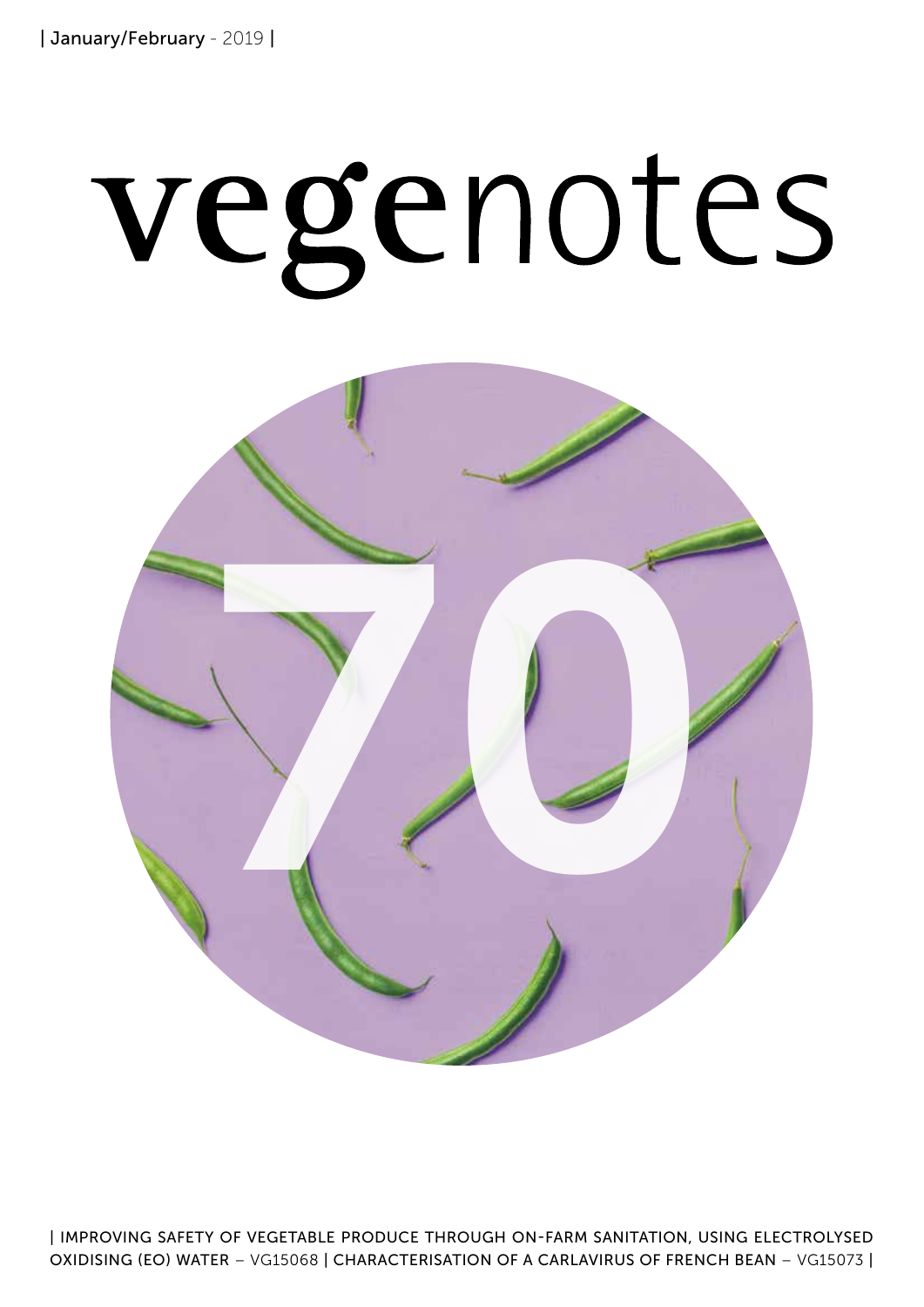#### FACILITATORS

Project VG15073 is being undertaken by the Queensland Department of Agriculture and Fisheries (DAF). It is due for completion in May 2019.

#### INTRODUCTION

Queensland is the major Australian producer of fresh green beans, growing 80 per cent of the national crop with annual production valued at \$70 million. In autumn 2016, the carlavirus cowpea mild mottle virus (CPMMV) was identified as the cause of a severe disease in French beans across several properties in the Fassifern Valley in the state's south-east. While the virus has been well documented in Brazil and Argentina, it was the first time CPMMV had been detected in Australia. Silverleaf whitefly (SLW, *Bemisia tabaci*) was identified in laboratory tests as the virus transmitter or vector and is likely the major contributor to virus spread in the field.

Plants affected by CPMMV developed mottled leaves, stunted growth and curled, twisted or discoloured pods. Estimated collective losses of several hundred thousand dollars were recorded over a period of two months. Since the initial reported outbreak, CPMMV has also been detected in the Lockyer Valley, Bowen and Bundaberg growing regions.

#### ABOUT THE PROJECT

Project VG15073 aims to characterise the new carlavirus, CPMMV, infecting Fabaceae crops in Queensland. The Queensland Department of Agriculture and Fisheries (DAF) has been working to determine the distribution and levels of CPMMV and the SLW vector in green bean production areas, with surveys commencing in late August 2017. In addition to determining the host range of the virus, the project team has also produced seeds from virusinoculated plants to determine the potential for seed transmission in selected varieties.

"We now know what the virus is and how it is spread, the disease symptoms, and what we can do to minimise further losses," DAF Principal Plant Pathologist Denis Persley explained.

The DAF project team has worked with bean growers to develop a management plan which aims to minimise economic losses from the virus through whitefly monitoring in crops, strategic insecticide application, and the release of biological control agents that attack SLW. Research continues into the identification of tolerant or more resistant bean varieties for use in high-risk situations.

#### MAJOR FINDINGS

SLW (MEAM1) transmission of CPMMV was confirmed in laboratory tests for both bean and soybean isolates, with aphids, jassids (or leafhoppers) and thrips ruled out as vectors or carriers. Virus transmission occurs in relatively short SLW feeding periods of about 10 minutes, thus in-field spread can occur quite quickly.

"The virus was very severe in crops that were several weeks from harvest, leading to either crop failure or extensive downgrading and culling in the packing shed," Mr Persley said.

Disease and whitefly surveys over three seasons in the Fassifern area have shown that the virus affects French bean crops only during the autumn production period.

"Bean crops grown during other windows over the springsummer season are less likely to be affected based on data collected thus far."

Most host plants of CPMMV are in the legume family, with French bean, soybean, mung bean, cowpea and several perennial legume species such as Siratro and Glycine identified as natural field hosts in Queensland. Glasshouse inoculation tests have also confirmed that CPMMV has a relatively broad host range within legume species of Phaseolus, Glycine and Macroptilium.

"The virus is known to be seed-borne, so it has almost certainly entered Australia via infected seed of one or more host species," Mr Persley said.

However, extensive testing of bean and soybean seed lots and grow out tests on seed produced during the project from CPMMV inoculated plants has not detected seed transmission of the virus.

"We suspect that the virus has been present in Australia for some years, and there was a trigger in 2016 that caused widespread movement of the virus into bean crops."

In Australia, bean summer death (tobacco yellow dwarf virus) and bean common mosaic virus are well controlled through cultivar resistance. Meanwhile, field trials at the Redlands research centre near Brisbane are now assessing bean varieties for tolerance to CPMMV in terms of symptom severity and marketable pod yields when infected at an early growth stage. Effective virus-tolerant lines will potentially be incorporated into a management program where the virus is a problem at certain times of the season.

#### **CONCLUSION**

CPMMV has the potential to wipe out an entire bean crop due to the short seasonal cycle from planting to harvest and the rapid spread of the virus by whitefly. Given this, careful management of crops and SLW populations can help to minimise the risks and prevent further outbreaks.

- The efficacy of EO water for reducing pathogen contamination on pre-harvest vegetable leaves depends on the level of free chlorine and other reactive oxygen species present in the EO irrigation water.
- The production and dosing technology can significantly reduce the microbial load in irrigation water and expand the range of safe source water options for vegetable irrigation.
- The efficacy of EO to reduce the microbial load is driven more by organic matter content than by pH. The efficacy is (at least) comparable to that of chlorine-based sanitisers, efficiently killing bacteria in a remarkably similar manner, but with less risk to the plant.

If the virus is found to be present in an area, growers should try to minimise the amount of disease in the first three weeks of crop growth when the infection will cause the greatest yield losses. This can be achieved by monitoring SLW populations, and applying registered insecticides as required.



# VG15068 – IMPROVING SAFETY OF VEGETABLE PRODUCE THROUGH ON-FARM SANITATION, USING ELECTROLYSED OXIDISING (EO) WATER



## VG15073 – CHARACTERISATION OF A CARLAVIRUS OF FRENCH BEAN

#### ACKNOWLEDGEMENTS

This project is a strategic levy investment under the Hort Innovation Vegetable Fund.

VG15073 has been funded by Hort Innovation using the vegetable research and development levy and contributions from the Australian Government.

#### FACILITATORS

Project VG15068 is being undertaken by a research team from the University of South Australia (UniSA).

#### INTRODUCTION

While the Australian vegetable industry enjoys a strong global reputation for its clean, green produce, stringent food safety standards command continual research to maintain quality and guarantee consumer confidence.

This three-year project is examining a safe and affordable irrigation method designed to eliminate or reduce exposure to waterborne pathogens using an electricity-charged sanitation process for water supplies. The technique is expected to further improve the quality of leafy crops such as lettuce, spinach and parsley, which carry a greater risk of contamination as they are generally consumed fresh.

#### ABOUT THE PROJECT

Project VG15068 aims to evaluate the efficacy of pH-neutral electrolysed oxidising (EO) water for on-farm sanitation of irrigation water to add an additional layer of food safety protection pre-harvest. The EO water is formed from the electrolysis of water in a patented 4-chamber electrochemical reactor in the presence of chloride ions (either naturally present or added as salts) to form hypochlorous acid and reactive oxygen species (ozone, hydrogen peroxide) that are toxic to microorganisms. The technology is scalable, with the potential to sanitise thousands of litres of water per hour.

Similar processes are used by some hospitals to prevent the growth of Legionella, and UniSA Chair in Environmental Science and Engineering Professor Enzo Lombi said the EO water could also help to clean biofilms from irrigation pipes on farms.

"It could potentially eliminate biofilm build-up, and it could allow farmers to obtain water from sources not previously deemed safe for irrigation because of high microbial content," he explained.

Current and potential sanitisers for treatment of pre-harvest water are being reviewed to identify their effectiveness, with trials underway to compare the impact on soil microbes and overall efficacy on contaminated produce. Growers are being recruited to trial in-field effectiveness of treating spray irrigation water using EO, and to help develop parameters and protocols for in-field sanitation control under a variety of conditions.

Research is mainly focusing on human pathogens like *Salmonella* and *E. coli*, but it might also be beneficial to control crop diseases in glasshouse environments where spraying options are limited. The project, which is due for completion in 2020, complements ongoing research aimed at keeping vegetables healthy and safe, including the development of new strains and blends of beneficial bacteria to inhibit the growth of harmful bacteria on vegetables.

#### MAJOR FINDINGS

EO water sanitation pre-harvest has already proven to be gentler on crops than sodium hypochlorite.

"At the concentrations we tested, you don't have the risk of leaf scorching and discolouration, which can diminish value and shelf life," Professor Lombi said.

"In addition, this product doesn't leave any residue on the produce and is certified organic."

Several hypotheses have already been proven during the project:

New booster technology for the production of EO water has several practical advantages for implementation at farm level, and will be tested in the next phase of the project.

#### **CONCLUSION**

This project is examining the effectiveness of EO water as an irrigation treatment to benefit growers and ultimately consumers. It is anticipated that the work will offer an additional layer of food safety protection in high-risk fresh vegetable produce such as lettuce, spinach and parsley, with reduced incidence of product recalls. In the future, growers might also be able to irrigate with water previously deemed too poor for use on vegetables, confident in the knowledge that it will be safe for application.

### ACKNOWLEDGEMENTS

This project is a strategic levy investment under the Hort Innovation Vegetable Fund.

VG15068 has been funded by Hort Innovation using the vegetable research and development levy and contributions from the Australian Government.